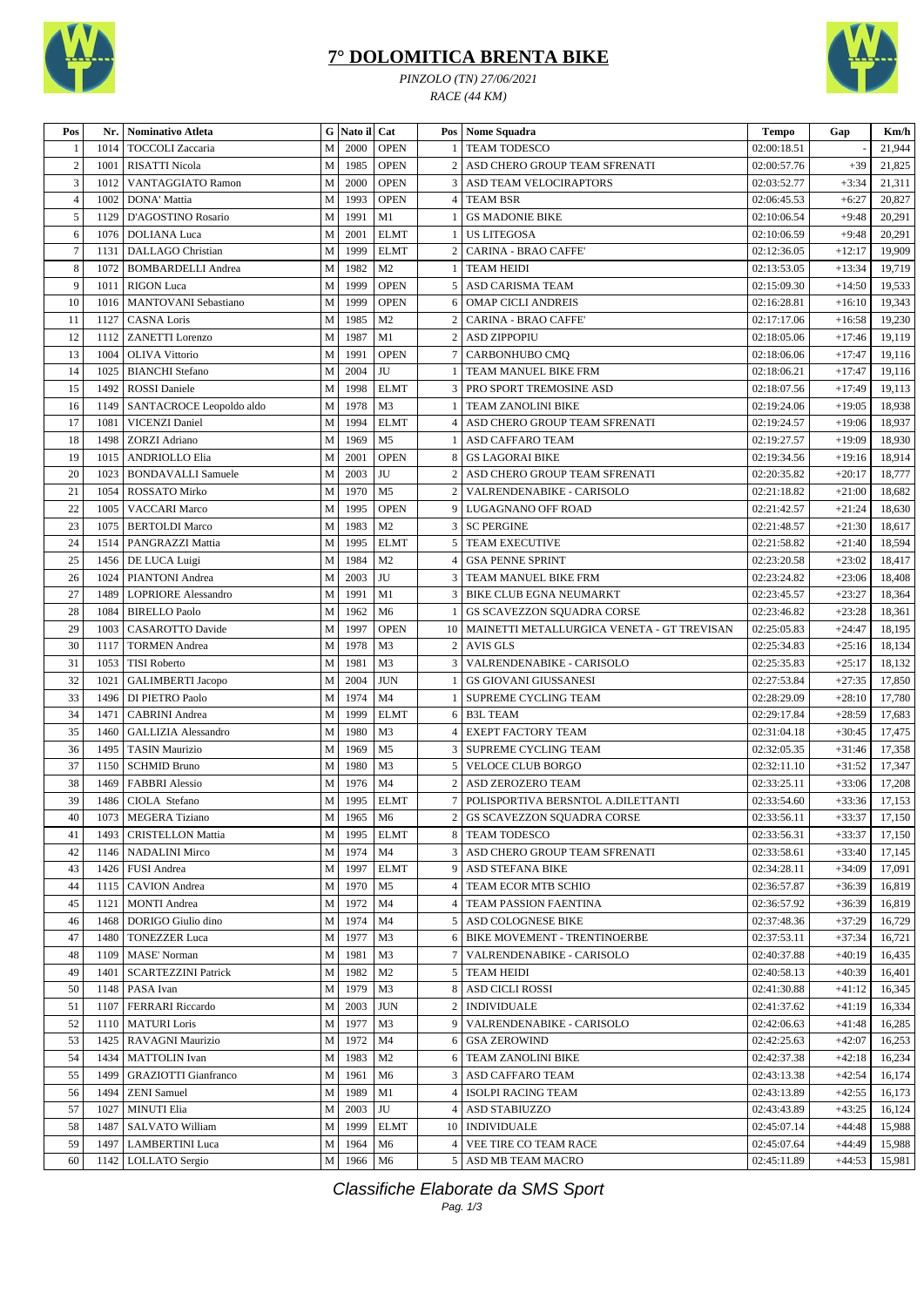

## **7° DOLOMITICA BRENTA BIKE**

*PINZOLO (TN) 27/06/2021 RACE (44 KM)*



| Pos | Nr.  | Nominativo Atleta           | G                         | Nato il Cat |                |                | Pos   Nome Squadra                   | <b>Tempo</b> | Gap         | Km/h   |
|-----|------|-----------------------------|---------------------------|-------------|----------------|----------------|--------------------------------------|--------------|-------------|--------|
| 61  | 1062 | CAMEDDA Olga                | $\boldsymbol{\mathrm{F}}$ | 1997        | <b>WOMEN</b>   |                | ASD CICLI BACCHETTI                  | 02:45:54.14  | $+45:35$    | 15,913 |
| 62  | 1026 | MUSSATTI Michael            | M                         | 2004        | JU             | 5              | <b>OMAP CICLI ANDREIS</b>            | 02:46:13.63  | $+45:55$    | 15,882 |
| 63  | 1071 | <b>GALTER Cristian</b>      | M                         | 1992        | <b>ELMT</b>    | 11             | <b>CARINA - BRAO CAFFE'</b>          | 02:47:41.23  | $+47:22$    | 15,744 |
| 64  | 1485 | PODDA Giovanni              | $\mathbf M$               | 1959        | M <sub>6</sub> | 6              | <b>PORTOSCUSO</b>                    | 02:49:24.90  | $+49:06$    | 15,583 |
| 65  | 1136 | <b>FASAN Federico</b>       | M                         | 1978        | M <sub>3</sub> | 10             | ASD MB TEAM MACRO                    | 02:49:32.40  | $+49:13$    | 15,572 |
| 66  | 1512 | <b>REGINATO Luca</b>        | M                         | 1965        | M <sub>6</sub> |                | ASD MB TEAM MACRO                    | 02:49:37.40  | $+49:18$    | 15,564 |
| 67  | 1429 | <b>GAZZINI</b> Stefano      | M                         | 1970        | M <sub>5</sub> | 5              | <b>GSA ZEROWIND</b>                  | 02:49:40.40  | $+49:21$    | 15,559 |
| 68  | 1137 | <b>FERRARI</b> Lorenzo      | M                         | 1969        | M <sub>5</sub> | 6              | ASD BIKE AND FUN TEAM                | 02:49:40.90  | $+49:22$    | 15,559 |
| 69  | 1155 | <b>OLIVOTTO Marco</b>       | M                         | 1962        | M <sub>6</sub> | 8              | <b>TEAM ZANOLINI BIKE</b>            | 02:52:19.90  | $+52:01$    | 15,319 |
| 70  | 1441 | <b>VIVENZI Emiliano</b>     | M                         | 1976        | M <sub>4</sub> |                | ASD GAM SAREZZO SANT'EMILIANO        | 02:52:23.24  | $+52:04$    | 15,314 |
| 71  | 1439 | <b>ANSELMI</b> Massimo      | M                         | 1970        | M <sub>5</sub> | 7              | ASD GAM SAREZZO SANT'EMILIANO        | 02:53:59.15  | $+53:40$    | 15,174 |
| 72  | 1064 | NEGRA Cecilia               | $\mathbf F$               | 1979        | <b>WOMEN</b>   | 2              | <b>ASD BIKE AND FUN TEAM</b>         | 02:54:11.67  | $+53:53$    | 15,155 |
| 73  | 1491 | <b>PIFFER Mauro</b>         | M                         | 1976        | M <sub>4</sub> | 8              | OLTREFERSINA MTB                     | 02:55:02.25  | $+54:43$    | 15,082 |
| 74  | 1478 | <b>MANFREDI Manuel</b>      | M                         | 1976        | M <sub>4</sub> | 9              | <b>SC AVIO</b>                       | 02:56:42.67  | $+56:24$    | 14,940 |
| 75  | 1147 | <b>PAONE</b> Andreas        | M                         | 1982        | M <sub>2</sub> | 7              | <b>SC ALTAIR ASD</b>                 | 02:56:57.92  | $+56:39$    | 14,918 |
| 76  | 1510 | <b>MINUTI</b> Luca          | M                         | 1971        | M <sub>5</sub> | 8              | <b>ASD STABIUZZO</b>                 | 02:57:03.67  | $+56:45$    | 14,910 |
| 77  | 1101 | <b>AMADEI</b> Lorenzo       | M                         | 1967        | M <sub>5</sub> | 9              | VALRENDENABIKE - CARISOLO            | 02:57:03.77  | $+56:45$    | 14,910 |
| 78  | 1461 | <b>ZAMAI</b> Loris          | M                         | 1973        | M <sub>4</sub> | 10             | ASD CICLOMECANICO MTB                | 02:57:24.17  | $+57:05$    | 14,881 |
| 79  | 1113 | CHIP NON ASSOCIATO 62005598 | M                         | 1975        | M <sub>4</sub> | 11             | $***$                                | 02:57:26.66  | $+57:08$    | 14,878 |
| 80  | 1114 | ZAPPAROLI Alessandro        | M                         | 1983        | M <sub>2</sub> | 8              | MTB DOLOMITI DI BRENTA ASD           | 02:57:36.41  | $+57:17$    | 14,864 |
| 81  | 1066 | SASSANO Alessandra          | $\boldsymbol{\mathrm{F}}$ | 1994        | <b>WOMEN</b>   | 3              | <b>TEAM SELLA BIKE</b>               | 02:57:48.41  | $+57:29$    | 14,848 |
| 82  | 1445 | <b>UGOLINI Paolo</b>        | M                         | 1966        | M6             | 9              | <b>DNA BIKE</b>                      | 02:58:46.68  | $+58:28$    | 14,767 |
| 83  | 1502 | <b>SENECI</b> Giuseppe      | M                         | 1980        | M3             | 11             | <b>BUSSACCHINI LUIGI ASD</b>         | 02:59:09.67  | $+58:51$    | 14,735 |
| 84  | 1058 | LIZZI Silvia                | $\mathbf F$               | 1983        | <b>WOMEN</b>   | $\overline{4}$ | <b>BIKE MOVEMENT - TRENTINOERBE</b>  | 03:00:20.35  | $+01:00:01$ | 14,639 |
| 85  | 139  | <b>ANDREATTA Cristian</b>   | M                         | 1994        | <b>ELMT</b>    | 12             | <b>MTB CLUB GAERNE</b>               | 03:02:20.17  | $+01:02:01$ | 14,479 |
| 86  | 138  | <b>BECCARELLO Fabio</b>     | M                         | 1995        | <b>ELMT</b>    |                | 13 MTB CLUB GAERNE                   | 03:02:20.94  | $+01:02:02$ | 14,478 |
| 87  | 1431 | ALBAN Andrea                | M                         | 1965        | M <sub>6</sub> | 10             | ASD VELO CLUB RODIGO                 | 03:03:22.44  | $+01:03:03$ | 14,397 |
| 88  | 1463 | <b>CHIARA</b> Luca          | M                         | 1983        | M <sub>2</sub> | 9              | ASD TEAM LENO PATA CICLI DOTTI       | 03:05:15.93  | $+01:04:57$ | 14,250 |
| 89  | 1423 | <b>SCUTTERI</b> Davide      | M                         | 1970        | M <sub>5</sub> |                | 10   VELO CLUB GARDA                 | 03:05:37.20  | $+01:05:18$ | 14,223 |
| 90  | 1022 | LIEO Elia                   | M                         | 2004        | <b>JUN</b>     | 3              | SSD PEDALE FELTRINO                  | 03:07:08.45  | $+01:06:49$ | 14,107 |
| 91  | 1412 | ABBA' Claudio               | M                         | 1980        | M3             | 12             | <b>INDIVIDUALE</b>                   | 03:07:19.45  | $+01:07:00$ | 14,093 |
| 92  | 1061 | <b>BUGOLONI Elisa</b>       | $\mathbf F$               | 1983        | <b>WOMEN</b>   | 5              | TEAM GIULIANI CICLI ARCO             | 03:07:30.94  | $+01:07:12$ | 14,079 |
| 93  | 1438 | <b>BOGINI</b> Massimiliano  | M                         | 1976        | M <sub>4</sub> | 12             | SPRINT BIKE LUMEZZANE                | 03:08:34.21  | $+01:08:15$ | 14,000 |
| 94  | 1413 | <b>MACCARRONE Matteo</b>    | M                         | 1981        | M <sub>3</sub> |                | 13   NONSOLOBICI ASD                 | 03:09:37.21  | $+01:09:18$ | 13,923 |
| 95  | 1139 | <b>FRANCISCI Giacomo</b>    | M                         | 1994        | <b>ELMT</b>    |                | 14   INDIVIDUALE                     | 03:10:19.69  | $+01:10:01$ | 13,871 |
| 96  | 1083 | LAZZARONI Federica          | $\boldsymbol{\mathrm{F}}$ | 1971        | <b>WOMEN</b>   | 6              | ASD CAFFARO TEAM                     | 03:11:01.95  | $+01:10:43$ | 13,820 |
| 97  | 1156 | <b>SARTORI</b> Ivan         | M                         | 1977        | M <sub>3</sub> | 14             | <b>GS LAGORAI BIKE</b>               | 03:11:05.72  | $+01:10:47$ | 13,815 |
| 98  | 1446 | SABATTINI Angelo            | M                         | 1955        | M6             | 11             | <b>DNA BIKE</b>                      | 03:11:10.95  | $+01:10:52$ | 13,809 |
| 99  | 1410 | <b>GRAVINO</b> Gianluca     | M                         | 1978        | M <sub>3</sub> |                | 15   I CICLISTI DELLA DOMENICA       | 03:11:54.95  | $+01:11:36$ | 13,756 |
| 100 |      | 1501 GUARNERI Davide        |                           | M 1977 M3   |                |                | 16 BUSSACCHINI LUIGI ASD             | 03:15:18.48  | $+01:14:59$ | 13,517 |
| 101 | 1411 | <b>GIANNI Fabrizio</b>      | $\mathbf M$               | 1973        | M <sub>4</sub> |                | 13   I CICLISTI DELLA DOMENICA       | 03:16:55.96  | $+01:16:37$ | 13,406 |
| 102 | 1013 | <b>FAES Matteo</b>          | $\mathbf M$               | 1999        | <b>OPEN</b>    |                | 11   TEAM LAPIERRE - TRENTINO - ALE' | 03:16:59.31  | $+01:16:40$ | 13,402 |
| 103 | 1472 | <b>CANALI</b> Oscar         | M                         | 1966        | M6             |                | 12 BHS TEAM ASD                      | 03:17:37.23  | $+01:17:18$ | 13,359 |
| 104 | 1500 | <b>COCCONI</b> Mirco        | M                         | 1984        | M <sub>2</sub> |                | 10 NEW BIKE                          | 03:18:57.40  | $+01:18:38$ | 13,269 |
| 105 | 1465 | <b>BAIESI</b> Mattia        | M                         | 1983        | M <sub>2</sub> |                | 11   A.S.D. PORRETTANA BIKE - TEAM   | 03:20:45.32  | $+01:20:26$ | 13,150 |
| 106 | 1415 | CRISTOFOLETTI Davide        | M                         | 1973        | M4             |                | 14 BUSSACCHINI LUIGI ASD             | 03:21:03.40  | $+01:20:44$ | 13,131 |
| 107 | 1450 | <b>BARBIERI</b> Luigi       | M                         | 1962        | M6             |                | 13 BHS TEAM ASD                      | 03:23:57.50  | $+01:23:38$ | 12,944 |
| 108 | 1453 | <b>TOLLARI Alan</b>         | M                         | 1982        | M <sub>2</sub> |                | 12 BHS TEAM ASD                      | 03:23:57.51  | $+01:23:38$ | 12,944 |
| 109 | 1417 | FRIGO Francesco             | M                         | 2001        | <b>ELMT</b>    |                | 15   INDIVIDUALE                     | 03:24:03.73  | $+01:23:45$ | 12,937 |
| 110 | 1418 | FRIGO Gioacchino            | M                         | 1965        | M6             |                | 14   INDIVIDUALE                     | 03:25:58.76  | $+01:25:40$ | 12,817 |
| 111 | 1430 | <b>SCOZ Matteo</b>          | M                         | 1980        | M <sub>3</sub> |                | 17   ISOLPI RACING TEAM              | 03:26:02.51  | $+01:25:44$ | 12,813 |
| 112 | 1404 | RICCIARDI Gabriele          | M                         | 1970        | M5             | 11             | ASD MEDINOX                          | 03:26:09.23  | $+01:25:50$ | 12,806 |
| 113 | 1069 | <b>GRILLI Elisa</b>         | $\boldsymbol{\mathrm{F}}$ | 1974        | <b>WOMEN</b>   | $\overline{7}$ | <b>ASD MEDINOX</b>                   | 03:27:12.99  | $+01:26:54$ | 12,740 |
| 114 | 1082 | <b>CARBONI</b> Elisabetta   | $\boldsymbol{\mathrm{F}}$ | 1973        | <b>WOMEN</b>   | 8              | VEE TIRE CO TEAM RACE                | 03:30:38.02  | $+01:30:19$ | 12,534 |
| 115 | 1473 | <b>BOSETTI</b> Roberto      | M                         | 1947        | M6             |                | 15   VERTICAL SPORT KTM TEAM         | 03:32:54.78  | $+01:32:36$ | 12,399 |
| 116 | 1067 | <b>FAVERO</b> Franca        | $\boldsymbol{\mathrm{F}}$ | 1969        | <b>WOMEN</b>   | 9              | SSD PEDALE FELTRINO                  | 03:34:08.28  | $+01:33:49$ | 12,328 |
| 117 | 1403 | <b>MORETTI Marco</b>        | M                         | 1973        | M4             |                | 15 ASD TECSO FIAMME ALTE             | 03:34:55.01  | $+01:34:36$ | 12,284 |
| 118 | 1511 | PRETO MARTINI Devis         | M                         | 1976        | M4             |                | 16 ASD IL CICLISTA                   | 03:36:03.04  | $+01:35:44$ | 12,219 |
| 119 | 1105 | MAESTRI Gabriele            | М                         | 1967        | M5             | 12             | VALRENDENABIKE - CARISOLO            | 03:36:35.01  | $+01:36:16$ | 12,189 |
| 120 |      | 1457   FUSARI Fernando      | M                         | 1962        | M <sub>6</sub> |                | 16 ASD COMANO BIKE                   | 03:37:20.76  | $+01:37:02$ | 12,147 |

Classifiche Elaborate da SMS Sport